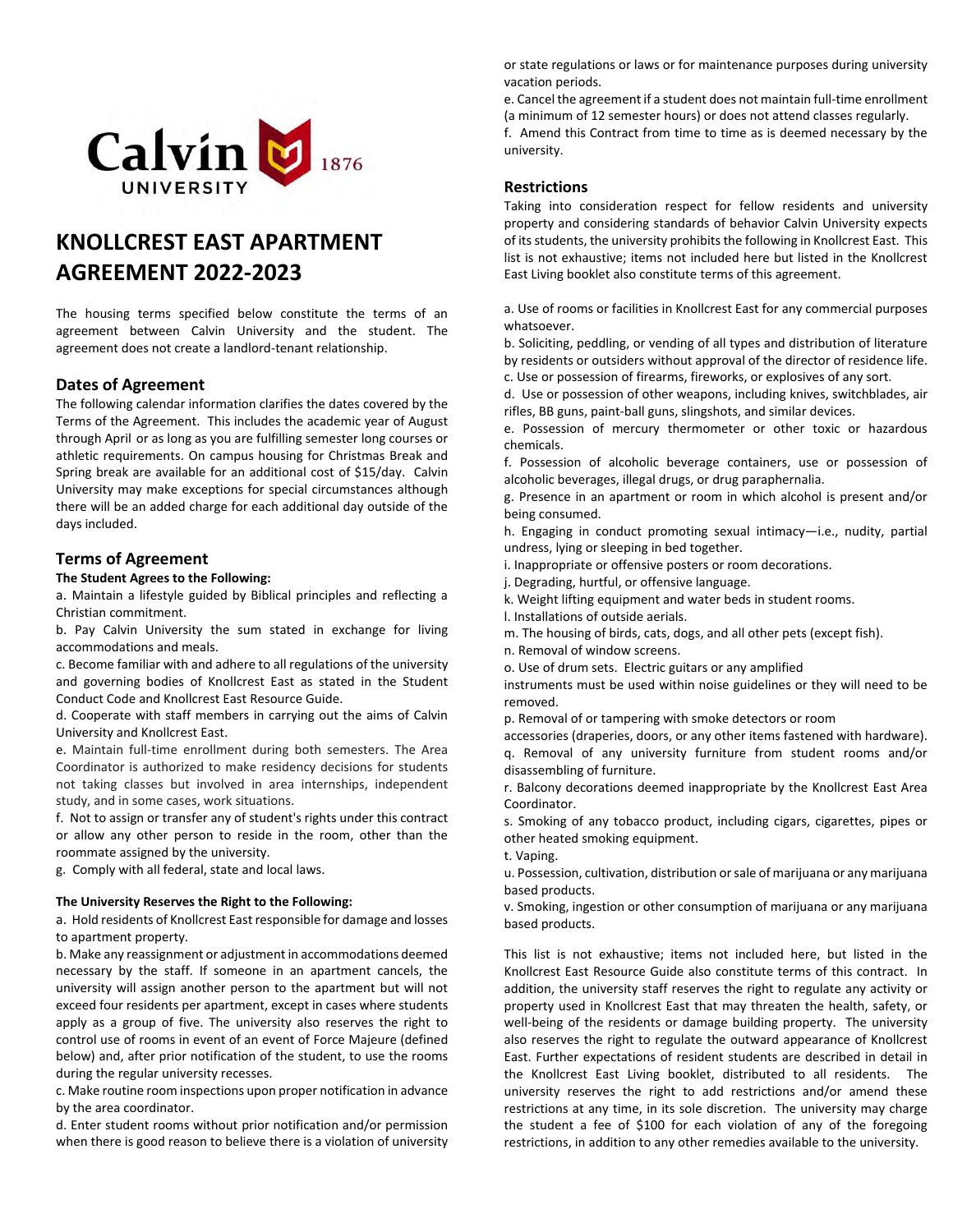# **Apartment Accommodations**

Apartment furnishings include beds, desks, chairs, bookcase, kitchen table or counter eating area, dressers, wastebaskets and mattress pads. These furnishings are not to be removed from the student's apartment. The student must provide his or her own sheets (extralong twin), blankets, bedspreads, towels, washcloths, and pillows.

The dining halls serve meals throughout the day, seven days a week, beginning the first day of the semester and continuing through the final examination period of each semester. School Vacations (Thanksgiving, winter break, spring break, summer) are not included in any of the dining plan options unless announced otherwise. The University shall be entitled to adjust meal hours and service locations.

Meal plans are not required in the apartments and students can pay at the door using cash or credit. Students may choose to add a meal plan from any of the Residential or Community Dining Plans.

## **Community Dining Plans**

Community dining plans can be purchased at any time during the semester and they will remain active as long as the student is enrolled at Calvin University. Requests for the cancellation of a community dining plan must be made within one week from the purchase date. Any knight bucks associated with the plan will expire at the end of the semester that they are purchased.

#### **Residential Dining Plans**

All Residential Dining Plans are available to Knollcrest East residents. These include the Unlimited, Core, Gold, & Maroon. These meal plans expire at the end of each semester. The remaining meals or Knight bucks associated with residential dining plans are not refunded at the end of the semester or rolled-over into the next semester.

Knollcrest East residents can change or cancel their Residential Dining Plan by submitting a change request within the first two weeks of the semester. Meal plan changes increasing a student's meal plan can be made at any time prior to the end of the semester. Once a meal plan is upgraded the student may not change their meal plan again until the next semester.

Dining privileges are personal, non-transferable, and non-assignable. A \$35 fine will be charged to students involved in borrowing or lending a university ID for the purpose of accessing the dining halls. The university considers any tampering with a university ID to be a serious offense for which a student will receive a fine and be referred to the Director of Student Conduct.

# **Room and Board Fee**

The fee for room and board is payable electronically to the financial services office at the beginning of each semester.

# **Room Refund Rate**

Room refunds shall be granted according to the following schedule. For purposes of this schedule, the first calendar day shall be the day the resident checks in for each applicable semester.

- Calendar days 1-10: 85% refund
- Calendar days 11-24: 60% refund
- Calendar days 25-31: 30% refund
- Calendar days  $32 56$ : 15% refund
- Calendar days 57 or more: 0% (no refund)

# **Keys/Building Access Cards**

A resident is issued a key when moving into Knollcrest East. This key is returned to the university when the resident moves out of Knollcrest East. A charge of \$25 per key is assessed for lost keys and keys not returned. For security purposes, a card access system for Knollcrest East is in place. This card is also your ID /meal card. The replacement cost for a lost ID is \$25.

## **Housing Damage and Cleaning Charges**

When a student leaves campus housing, for whatever reason, a final checkout will be done by Residence Life staff. Students are asked to thoroughly clean and restore their room/apartment to its original arrangement. Failure to properly check out or clean the room will result in cleaning charges and fines, up to \$250, charged to the occupant's miscellaneous account with Financial Services.

Any damage to, or loss of, university property (excluding incidental wear and tear) will also be charged to a student's miscellaneous account, when the damage occurs or as part of the final check-out process each year. This includes, but is not limited to, damage caused by the student to any hallways, stairways, common restrooms, lounges, and other common areas.

## **Breaking an Apartment Agreement**

Full-time students who remain at Calvin may not break an apartment agreement unless given permission by the residence life office or Knollcrest East area coordinator.

If permission is granted, students will be charged a \$200 fee/person for breaking the agreement prior to May 1, 2022. After May 1, 2022 the fee will increase to \$400/person. Permission will only be given for extenuating circumstances.

## **Loss**

The university is not in any way liable for the loss, theft, or damage to any property belonging to residents. The student is advised to obtain insurance to cover any such losses. The student agrees to cooperate with his/her roommate in the common protection of property. Apartment doors should be locked when the apartment is not occupied. Personal items left in the trunk rooms must be labeled properly and may be disposed of after a student leaves university housing.

## **Termination of Agreement**

It is expected you will live in KE for the full 2022-2023 academic year unless studying abroad for a semester or graduating in December. Requests for agreement termination will be granted only in case of withdrawal from the university or upon special appeal approved by the Knollcrest East Area Coordinator or the residence life office.

The university may terminate this agreement and take possession of the apartment at any time for student's violation of any of the provisions herein; for student's violation of University regulations; for health, safety or social reasons; upon the occurrence of a Force Majeure event; or for any other reason deemed sufficient by the university. The university will take possession of the apartment within 24 hours after the occupant's withdrawal from the university.

## **Apartment Capacity is Four Students**

Groups of three students or fewer may have additional students added **at any time** during the school year. The university reserves the right to fill each apartment to capacity. The university also reserves the right to consolidate